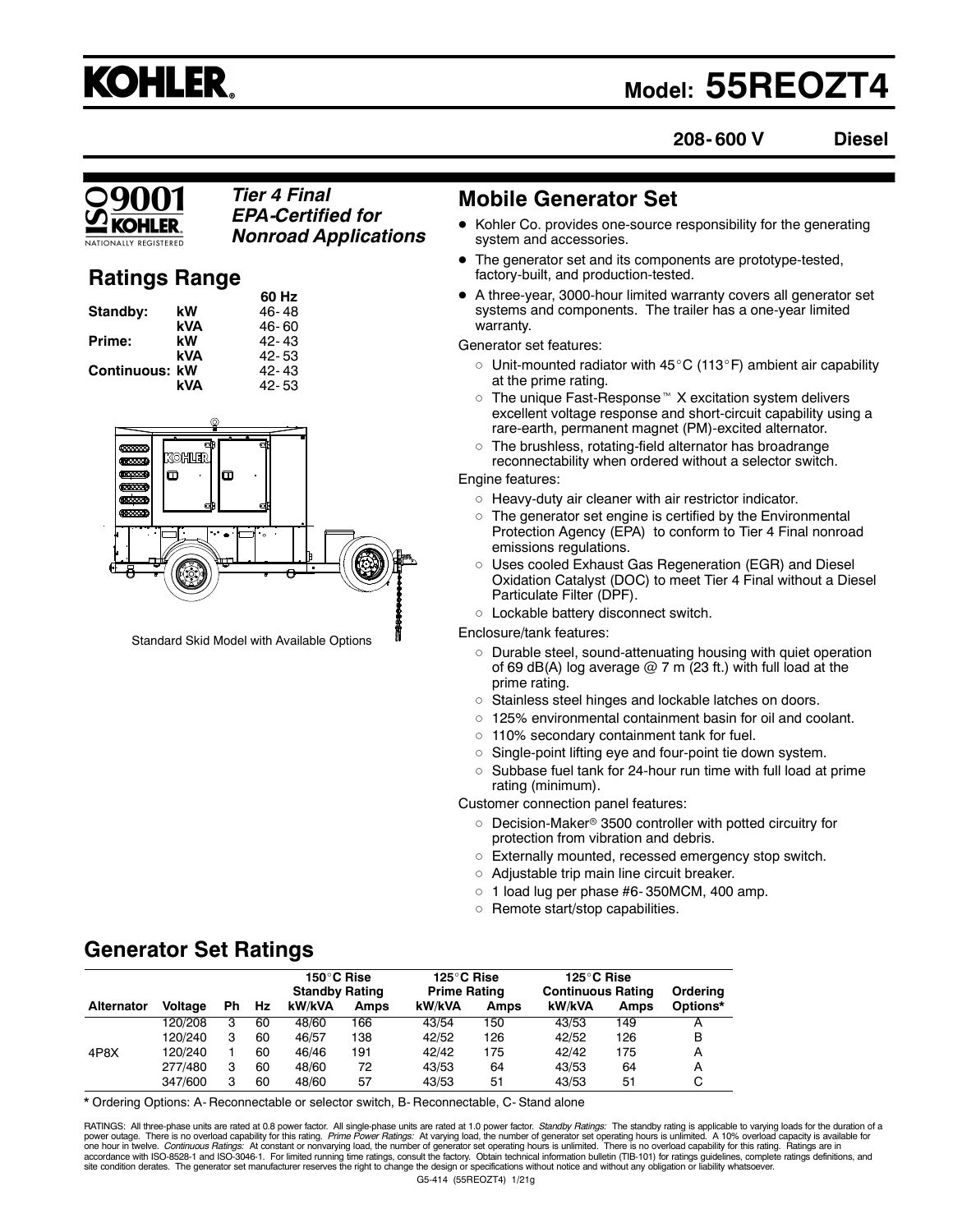## **Alternator Specifications**

#### **Specifications Alternator** Manufacturer **Kohler** Kohler Type **1998**<br>Exciter type 1998 **Exciter** type 1999 **Brushless, Rare-Earth** Brushless, Rare-Earth Permanent Magnet Leads: quantity, type 12, Reconnectable 6, 600 Volt Voltage regulator Solid State, Volts/Hz **NEMA MG1** Material Class H<br>Temperature rise Temperature of the Material Solid 150°C, Standby Bearing: quantity, type 1, Sealed Coupling<br>
Amortisseur windings

Full
Full
Coupling
Coupling
Coupling
Coupling
Coupling
Coupling
Coupling
Coupling
Coupling
Coupling
Coupling
Coupling
Coupling
Coupling
Coupling
Coupling
Coupling
Coupling
Coupling
Coupling Amortisseur windings<br>Voltage regulation, no-load to full-load  $\pm 0.5\%$ Voltage regulation, no-load to full-load  $\pm 0.5\%$ <br>One-step load acceptance 100% of Rating One-step load acceptance Unbalanced load capability 100% of Rated Standby Current

Peak motor starting kVA: (35% dip for voltages below) 480 V 4P8X (12 lead) 261

## **Engine**

## **Engine Specifications**

| Manufacturer                               | Kohler Diesel                    |
|--------------------------------------------|----------------------------------|
| Engine: model, type                        | <b>KDI 3404 TCR</b>              |
|                                            | 4-Cycle, Turbocharged            |
|                                            | Charge Air Cooled                |
| Cylinder arrangement                       | 4 Inline                         |
| Displacement, L (cu. in.)                  | 3.4(207)                         |
| Bore and stroke, mm (in.)                  | $96 \times 116 (3.8 \times 4.6)$ |
| Compression ratio                          | 17.0:1                           |
| Piston speed, m/min. (ft./min.)            | 510 (1673)                       |
| Rated rpm                                  | 1800                             |
| Max. power at rated rpm, kW (HP)           | 55.4 (74.3)                      |
| Valve (exhaust) material                   | Steel                            |
| Valve (intake) material                    | Steel                            |
| Governor type                              | Electronic                       |
| Frequency regulation, no-load to full-load | Isochronous                      |
| Frequency regulation, steady state         | ±0.28%                           |
| Air cleaner type, all models               | Dry                              |
|                                            |                                  |

## **Exhaust**

| <b>Exhaust System</b>                       |                 |
|---------------------------------------------|-----------------|
| Exhaust manifold type                       | Dry             |
| Exhaust flow at rated kW, $m^3$ /min. (cfm) | 9.5(335)        |
| Exhaust temperature at rated kW, dry        |                 |
| exhaust, $^{\circ}$ C ( $^{\circ}$ F)       | 440 (824)       |
| Allowable back pressure,                    |                 |
| kPa (in. Hg)                                | $8-14(2.4-4.1)$ |
| Back pressure available after losses due    |                 |
| to exhaust aftertreatment system, kPa       |                 |
| (in. Hq)                                    | 4.7(1.4)        |

## **Engine Electrical**

| Negative |
|----------|
| 14       |
| 90       |
| 12       |
|          |
| One, 950 |
| 12       |
|          |

- NEMA MG1, IEEE, and ANSI standards compliance for temperature rise and motor starting.
- Sustained short-circuit current of up to 300% of the rated current for up to 10 seconds.
- Sustained short-circuit current enabling downstream circuit breakers to trip without collapsing the alternator field.
- Self-ventilated and dripproof construction.
- Windings are vacuum-impregnated with epoxy varnish for dependability and long life.
- Superior voltage waveform from a two-thirds pitch stator and skewed rotor.
- The unique Fast-Response® X excitation system delivers excellent voltage response and short-circuit capability using a rare-earth, permanent magnet (PM)-excited alternator.

## **Application Data**

## **Fuel**

| <b>Fuel System</b>                         |                                                                                                              |
|--------------------------------------------|--------------------------------------------------------------------------------------------------------------|
| Fuel supply line, min. ID, mm (in.)        | 8(0.31)                                                                                                      |
| Fuel return line, min. ID, mm (in.)        | 8(0.31)                                                                                                      |
| Max. lift, fuel pump: type, m (ft.)        | Mechanical, 3 (10)                                                                                           |
| Max. fuel flow, Lph (gph)                  | 87.4 (23.1)                                                                                                  |
| Max. return line restriction, kPa (in. Hg) | 20(5.9)                                                                                                      |
| Fuel prime pump                            | Manual                                                                                                       |
| Fuel filter                                |                                                                                                              |
| Primary                                    | 5 Microns @ 95%<br>Efficiency                                                                                |
| Water separator                            | Yes                                                                                                          |
| Recommended fuel                           | <b>ASTM D975 or EN 590</b><br>Ultra Low Sulfur Diesel<br>(ULSD) with sulfur content<br>$<$ 15 mg/kg (15 ppm) |
| Lubrication                                |                                                                                                              |

| <b>Lubricating System</b>                                      |                        |
|----------------------------------------------------------------|------------------------|
| Type                                                           | <b>Full Pressure</b>   |
| Oil pan capacity, L (qt.) $\S$                                 | 15.1 (16.0)            |
| Oil pan capacity with filter, L (qt.) $\S$                     | 15.6 (16.5)            |
| Oil filter: quantity, type $\S$                                | One, Cartridge         |
| Oil type $§$                                                   | API CJ-4 or ACEA E6-E9 |
| § Kohler recommends the use of Kohler Genuine oil and filters. |                        |

## **Cooling**

**Radiator System** Radiator system capacity, including

engine, L (gal.) 12.0 (3.2)

## **Operation Requirements**

| <b>Air Requirements</b>                                                     |            |
|-----------------------------------------------------------------------------|------------|
| Radiator-cooled cooling air,                                                |            |
| $m^3$ /min. (scfm) $\uparrow$                                               | 130 (4600) |
| Combustion air, $m^3/m$ in. (cfm)                                           | 4.1 (145)  |
| Heat rejected to ambient air:                                               |            |
| Engine, kW (Btu/min.)                                                       | N/A        |
| Alternator, kW (Btu/min.)                                                   | 8.9 (505)  |
| $\dagger$ Air density = 1.20 kg/m <sup>3</sup> (0.075 lbm/ft <sup>3</sup> ) |            |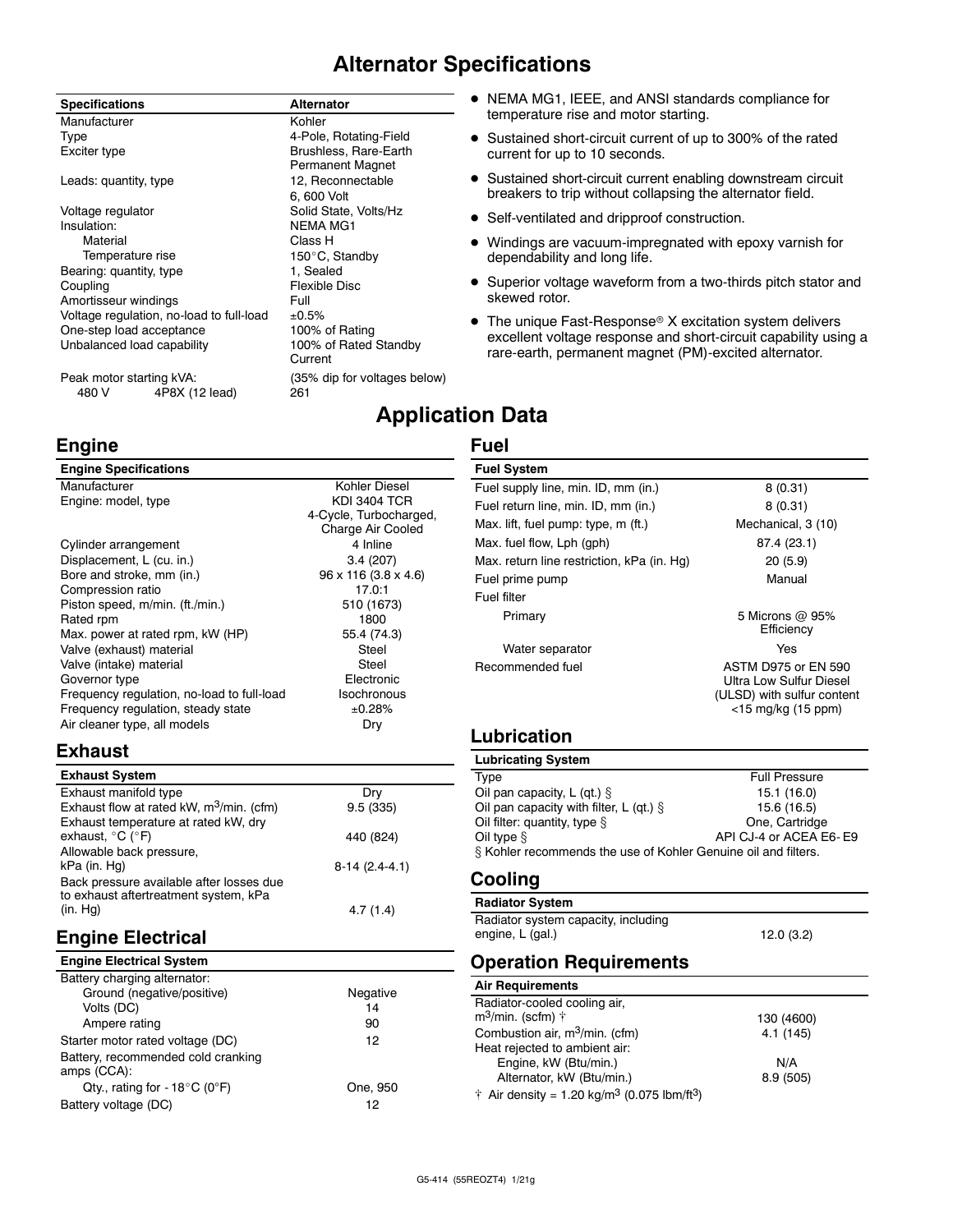#### **Fuel Consumption**

| Diesel, Lph (gph) at % load | Standby<br><b>Ratings</b> | Prime<br>Ratings |
|-----------------------------|---------------------------|------------------|
| 100%                        | 14.2(3.8)                 | 12.9(3.4)        |
| 75%                         | 10.9(2.9)                 | 9.6(2.5)         |
| 50%                         | 7.7(2.0)                  | 6.4(1.7)         |
| 25%                         | 4.6(1.2)                  | 3.2(0.8)         |
| $0\%$                       | 1.5(0.4)                  | 1.5(0.4)         |

**Note:** For continuous rating fuel consumption, use the prime ratings data.



#### **Decision-Maker 3500 Paralleling Controller**

Provides advanced control, system monitoring, and system diagnostics for optimum performance and compatibility.

- Paralleling capability with bus sensing, first-on logic, synchronizer, and (isochronous, droop, and external controlled) load sharing
- Digital display with adjustable contrast and menu control provide easy local data access
- Measurements are selectable in metric or English units
- Remote communication thru a PC via network or serial configuration
- Controller supports Modbus<sup>®</sup> protocol
- $\bullet$  Integrated hybrid voltage regulator with  $\pm 0.5\%$  regulation
- Potted circuitry for protection from vibration and debris
- Built-in alternator thermal overload protection
- NFPA 110 Level 1 capability

## **Fuel Tank**

- Subbase fuel tank for 24-hour run time with full load at prime rating (minimum).
- Fuel tank includes the fuel level gauge, fuel fill with lockable cap, and an atmospheric vent.
- The secondary containment tank's construction protects against fuel leaks or ruptures. The inner (primary) tank is sealed inside the outer (secondary) tank. The outer tank contains the fuel if the inner tank leaks or ruptures.
- Both the inner and outer tanks have emergency relief vents.

**Fuel Tank Specifications**

Fuel tank capacity 386 L (102 gal.)

## **Available Voltage Selector Switch**



**3-Position**

- Voltage selector switch, 3-position lockable, wired for:
	- $\circ$  120/240 volt, 1 phase
	- $\circ$   $\,$  120/208 volt, 3 phase
	- $\circ$  277/480 volt, 3 phase

Modbus<sup>®</sup> is a registered trademark of Schneider Electric.

## **Customer Connection Panel**



- Viewable generator set controller with security cover
- Emergency stop switch
- Shore power connector, 120 V, 15 amp (for battery charger, battery heater, block heater, and one extra customer outlet)
- Remote start connection
- Mobile paralleling box connection
- Main line circuit breaker
	- Reconnectable and selector switch models: Rating 250 amps, field adjustable based on voltage selected
	- 600 volt models: Rating 60 amps, field adjustable
- Available Options, see page 4
	- Two 15-amp 120 V, 1 phase, GFCI duplex receptacles (includes circuit breakers)
	- $\circ$  Three 50-amp 240 V twistlock receptacles (includes circuit breakers)
	- Color-coded camlock connectors

## **Available Trailer**

(Available Options, see page 4)

- Single-axle trailer with electric brake system and battery back-up breakaway system.
- DOT and TC (Transport Canada) compliant per current specifications published by both agencies, at the time of trailer manufacture.
- 2 5/16 in. ball hitch coupler with adaptability for an optional Lunette eye.
- Running lights with 7-wire harness and connector.
- Front tongue jack.

| <b>Trailer Specifications</b> |  |
|-------------------------------|--|
|-------------------------------|--|

| Axle Rating | Single, 2722 kg (6000 lb.)          |
|-------------|-------------------------------------|
| Tires       | ST225/75R15 LRE                     |
|             | with 1284 kg (2830 lb.) load rating |
| Wheels      | Steel, $15 \times 6$ , 6-bolt       |

## **Available Draggable Fuel Tank**

(Available Options, see page 4)

Heavy gauge steel skid with integrated drains and pull bars.